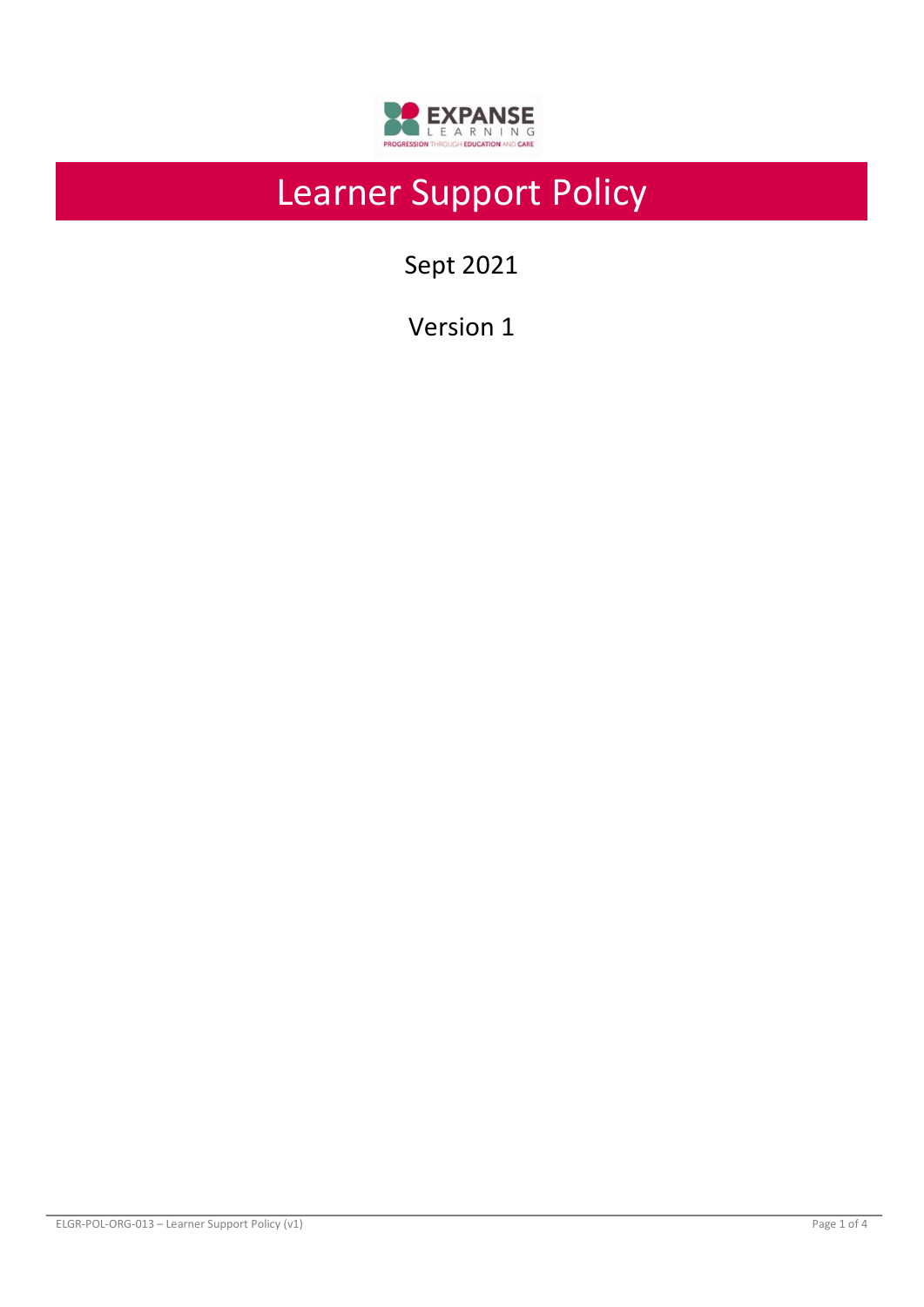# **1. Scope**

This policy applies to all staff at Expanse Learning.

# **2. Policy Statement**

Expanse Learning is committed to actively promoting equality of opportunity ensuring that all students reach their learning potential and achieve success on an appropriate course of study. Expanse Learning aims to provide sensitive advice and guidance to all students prior to entry to raise aspiration and to assess any additional needs in a timely and comprehensive manner. Students are encouraged to disclose their needs confidentially at all stages of the student journey.

Expanse Learning uses a range of strategies to design an appropriate and flexible support programme to reduce significant barriers to learning. It regularly reviews the impact of its interventions to ensure that available funding is used to the best effect and impacts positively on student achievement. It is recognised that barriers to learning can be caused by physical, mental, social, emotional and communication factors. Students are supported to develop insight into personal barriers and develop strategies and skills that will encourage them to become independent students.

This policy therefore applies to admissions, induction, on programme activity and all sites, off site activities and assessments.

## **3. Purpose and Objectives**

The purpose of this policy is to ensure that all students achieve their learning potential and understand their entitlement to support. All staff must be aware of Expanse Learning obligations and their responsibilities to:

- o Promote equality and participation,
- o Ensure that individualised strategies are in place to support learning,
- o Monitor the impact and quality of the learning support that is delivered.

### **4. Coverage and Scope**

#### **Disclosure and Confidentiality**

In accordance with the Equality and Diversity Policy, Expanse Learning has a duty to anticipate needs wherever possible, to make reasonable adjustments accordingly and to treat all students equally. Information on a disability cannot be passed on to third parties without explicit informed consent from the student. It is acknowledged however that where a student has disclosed a disability, the whole company is deemed to be aware of their individual needs.

#### **Definition of Need**

A student is said to have additional support needs where, for whatever reason, they need additional support with their education. This applies whether the need for additional support is temporary or ongoing.

#### **Definition of Additional Learning Support**

The term "additional support" simply means some kind of educational provision that is over and above (or significantly different to) the education normally provided to students. Additional support is provided in order that students with additional support needs can benefit from their education, which is directed to the development of the personality, talents and mental and physical abilities of that student to their fullest potential.

#### **Identification of Need**

At each stage of the student's journey, they are encouraged to disclose any learning needs. It is made clear that this will not affect their chances of being offered a place on a course. Every effort is made to make use of pre-entry information provided by schools or agencies in a timely manner to support effective enrolment and induction and to impact on retention and achievement. Literacy and numeracy needs are assessed routinely. At any stage of the learning journey a student can refer himself or herself for additional support. Teaching and support staff may also identify a potential support need and ask for a referral for their students.

Additional Learning Support is provided but not limited to the following fields.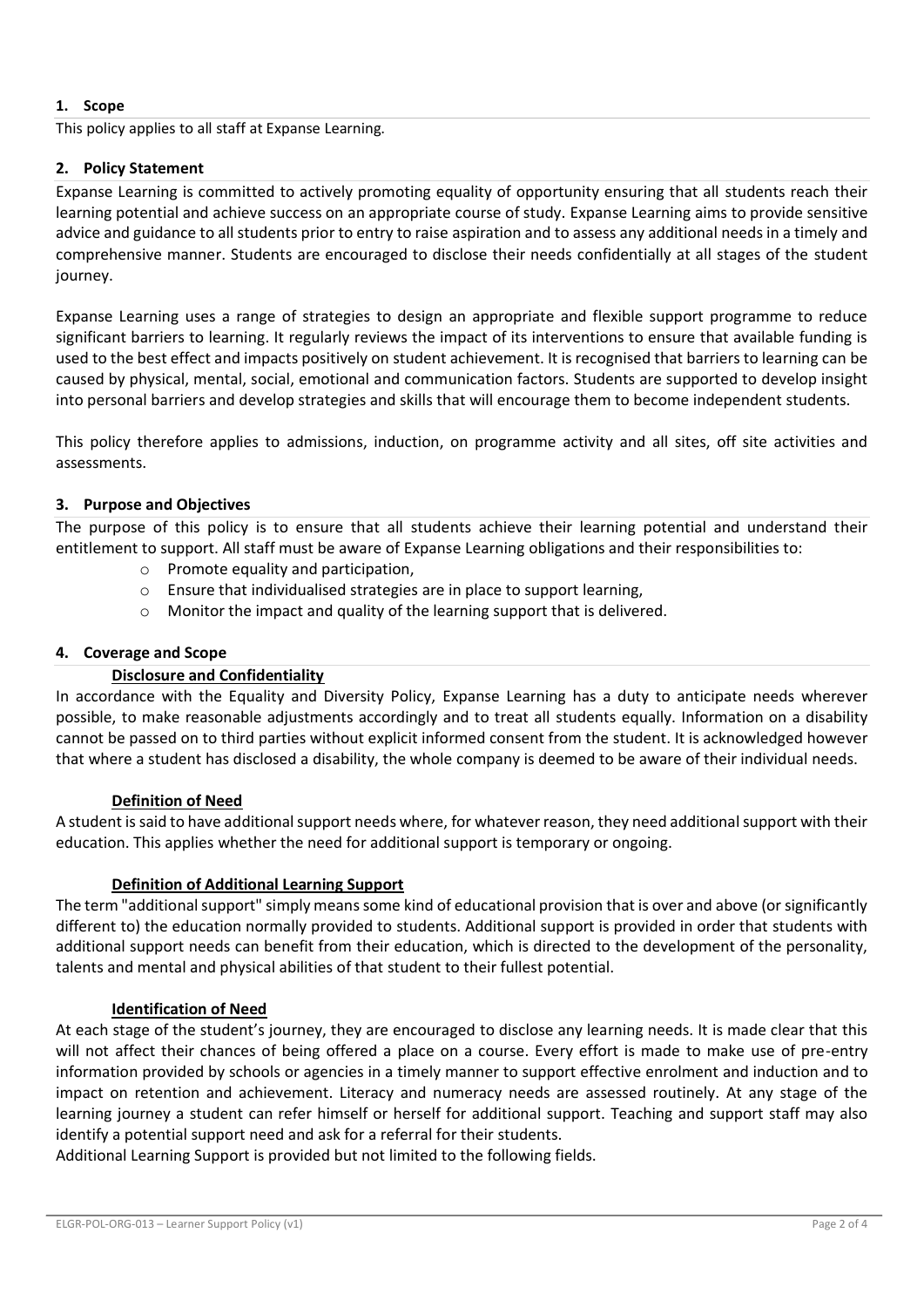### **Learning Disability:**

- o Visual Impairment
- o Hearing Impairment
- o Disability affecting mobility
- o Other physical condition
- o Other medical condition (for example epilepsy, asthma, diabetes)
- o Emotional/Behavioural difficulties

#### **Learning Difficulty:**

- o Moderate Learning Difficulty
- o Severe Learning Difficulty
- o Dyslexia
- o Dyscalculia
- o Mental health difficulty
- o Temporary disability after illness (for example post-viral) or accident
- o Profound complex disabilities
- o Multiple Disabilities
- o Other
- o Other specific learning difficulty
- o Autism Spectrum Condition
- o Multiple learning difficulties
- o Other

#### **5. Provision of Support**

Once a student need has been identified individual support guidance will be planned with the student detailing the support requirements and initiated in a timely and appropriate manner. The student will be appointed a named teacher who will take responsibility for ensuring that the measures positively impact on the student's progress. The programme will be designed to develop the student's own strategies to recognise personal barriers and reduce dependency. The Learning Support Team will also ensure that where appropriate all teaching and support staff involved in the delivery of learning are provided with information that facilitates support.

Support strategies include:

- $\circ$  ensuring that teaching is differentiated in terms of times and delivery methods
- o learning materials are inclusive
- o provision of learning support assistance in the classroom
- o provision of additional learning curriculum support on a discrete basis
- o rolling programme of study skill strategy support
- o provision of physical support
- o provision of assistive equipment or adaptations

#### **6. Staff Training**

Expanse Learning is committed to ensuring that all teaching and support staff are appropriately trained and that teaching practice/strategies are inclusive. It is committed to ensuring that all staff is aware of their responsibilities and can integrate inclusive learning into their own delivery. Expanse Learning will provide information for staff in a range of media and will ensure that training is available on a regular basis.

#### Please refer to the **'ELGR-HR-004 – Staff Training and Development Policy'**

#### **7. Organisation and Responsibility**

This policy is the responsibility of the Board of Directors. Teachers are responsible for the management of the support in the classroom and are required to ensure that where support is provided reference is made in the Schemes of Work and in the Lesson Plans.

#### **8. Monitoring arrangements**

This policy will be reviewed every 12 months but can be revised as needed